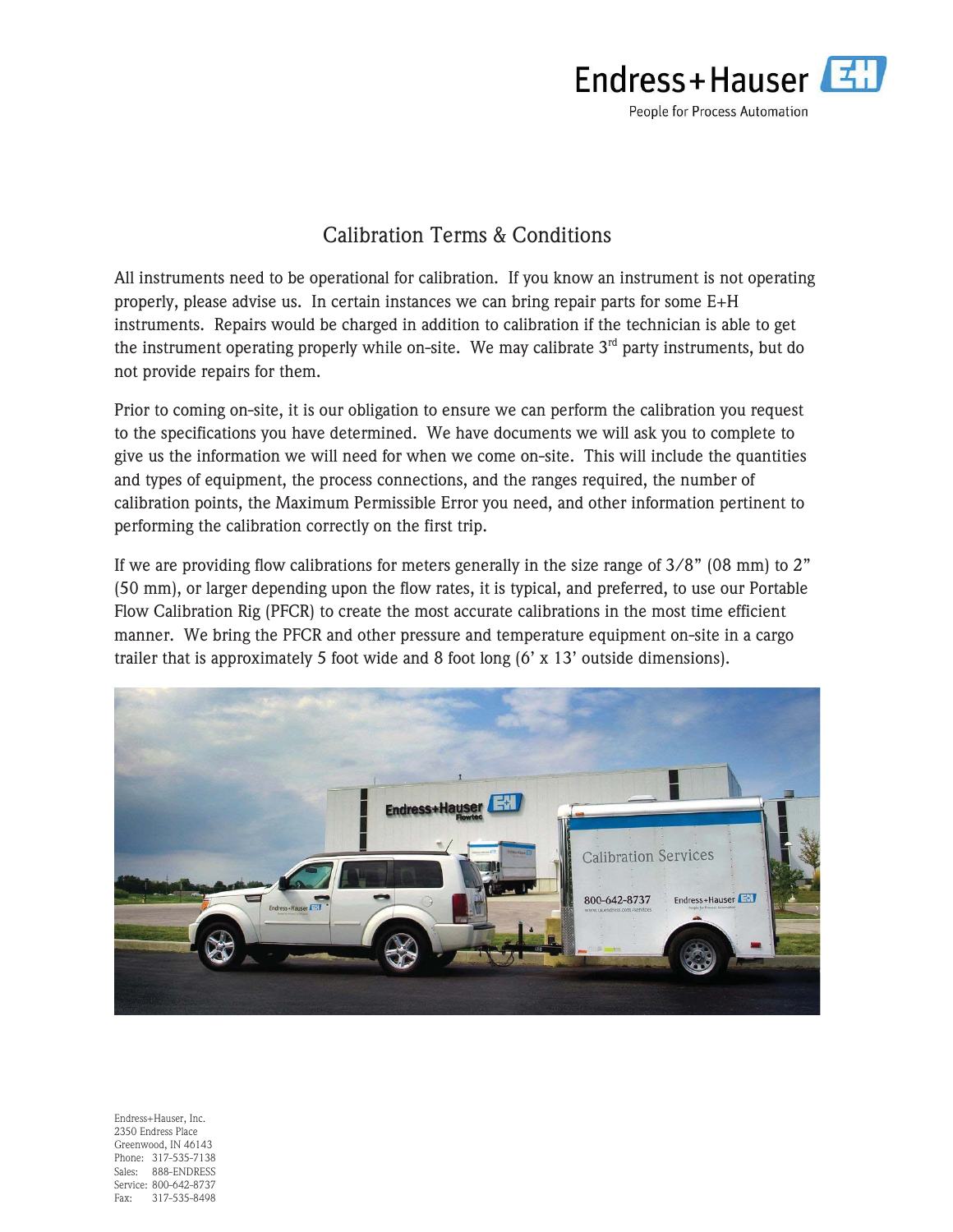

The customer agrees to supply required utilities to complete the calibrations. For flow meter calibrations using the (PFCR), the utilities consist of 120 VAC/20 Amp electrical power, 60-80 gallons of potable water to fill the PFCR tank and system and a location to set up the PFCR (Approximately 10' x 15' provides adequate space to position PFCR and work around it). We can



provide for flows up to 100 gpm (834 lb/min) from our pump cart. In-line or off-line calibration of flow meters using the PFCR or a Master Meter reference in excess of 100 gpm will require that you, the customer, supply clean, potable water (up to 250 psi and 90°F maximum). It is necessary for you to provide hoses with adapters to mate to our PFCR (2" tri-clamp or 2" NPT female) or Master Meter (size required will dictate process connection) when flows need to exceed approximately 100 gpm (834 lb/min). All flow meter calibrations use water as the process fluid, with the exception of differential pressure flow; calibration is performed using pneumatic pressure for the range specified by the dP primary flow device (orifice plate, pitot tube, etc.).

You will provide an area (as determined by the equipment needs for this calibration) in which the Endress+Hauser technician may set up and operate the equipment and standards required to complete this calibration. For Accredited calibrations, the environment in the area provided must be between 15° - 27°C (59°-81°F) and less than 80% relative humidity. All calibrations must be performed in a non-hazardous area. We cannot operate our calibration standards in hazardous areas.

If this calibration requires more than one working day to complete, we will need you to provide a secure area (an exclusive area with the capability to attach our chains or cables to a permanent structure and secure with our lock(s)) in which the calibration standards and equipment may be stored over the period of time required to complete this calibration job.

Logistical resources (ramps, fork trucks, lifts and operator personnel) will be provided by you to assist moving instruments into calibration area and during calibration as required by the calibration technician.

It will be your responsibility to lock out/tag out of any instruments calibrated "in-line" and to provide the Endress+Hauser technician the ability to add his/her additional lock out device.